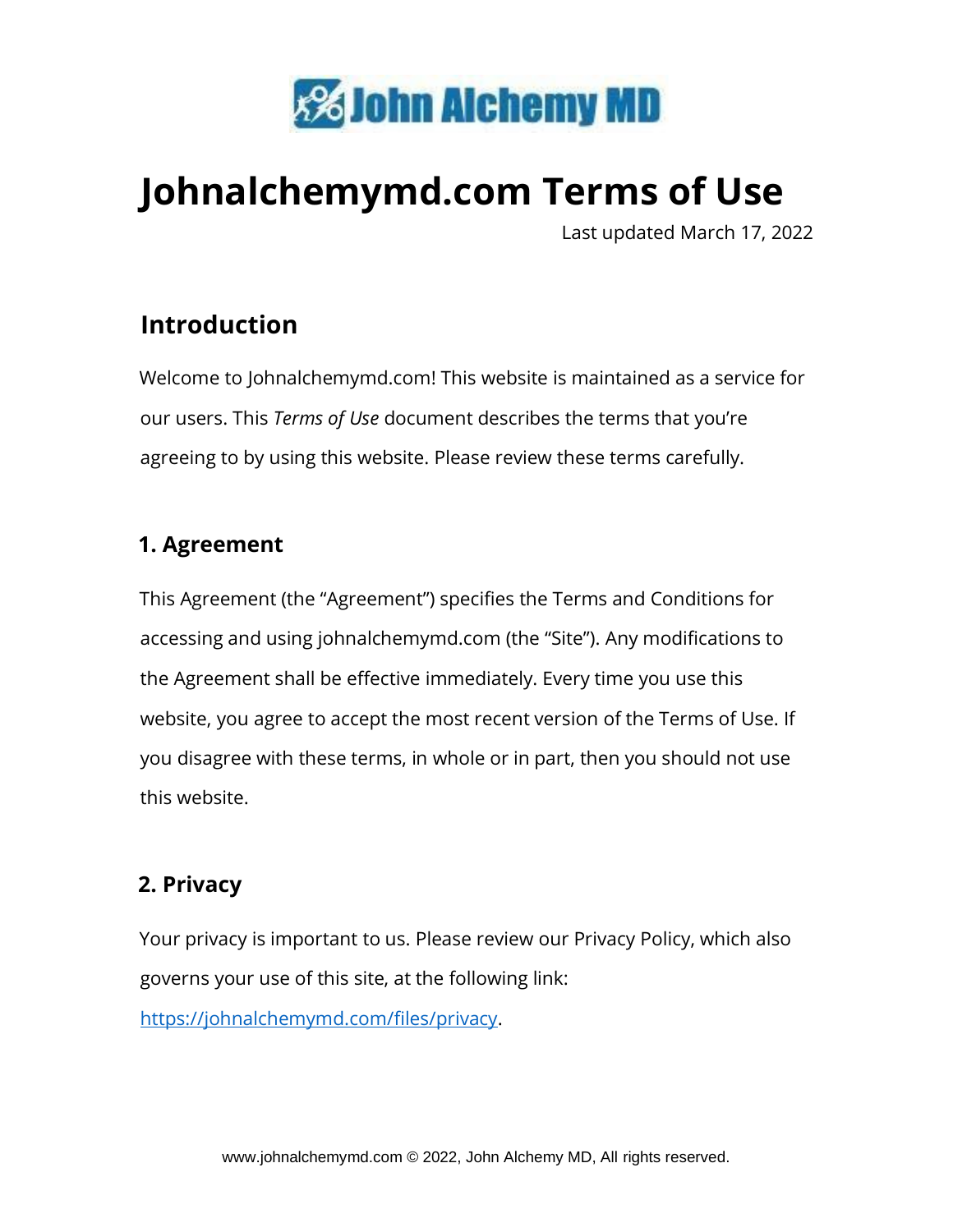

# **3. Cookies**

In order to improve your browsing experience, this website uses "cookies," which are smalls piece of data sent from a website and stored in your web browser while you are on the site. By using this website and agreeing to these terms of use, you agree to the use of cookies in accordance with John Alchemy MD privacy policy.

# **4. Ownership**

Except when stated otherwise, John Alchemy MD and/or John Alchemy MD's licensors own all intellectual property rights to the website's content. Subject to the license below, all these intellectual property rights are reserved.

You may browse, download (for caching purposes), and print content from this website for personal use, subject to the restrictions set out below and elsewhere in these terms of use.

You may not:

- 1. Reproduce, duplicate, copy or otherwise exploit material on this website for a commercial purpose.
- 2. Modify any content on the website.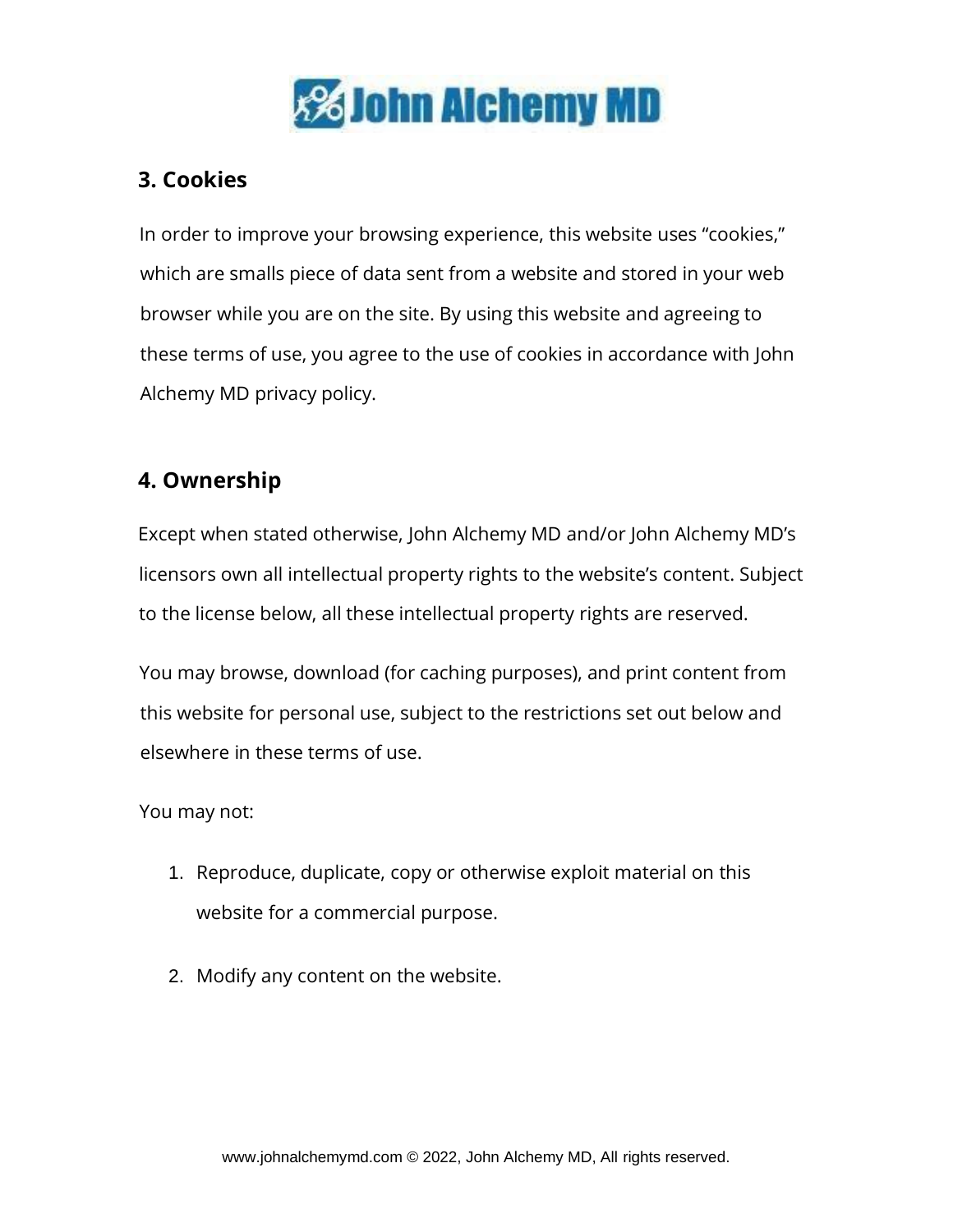

3. Republish material from this website, except for content expressly made available for redistribution.

#### **5. Site use**

You agree not to break into the site, cause disruption to the site, or reverse engineer the site.

You must not use the site in ways that are unlawful or harmful.

You must not use this website to host, transmit, or otherwise distribute any material associated with malicious computer software.

You acknowledge that use of this website is at the discretion of John Alchemy MD.

Your use of the website may be terminated at any time.

## **6. Children**

This website is not meant for use by children. John Alchemy MD does not sell services or products to anyone under the age of 18.

## **7. Trademarks**

The trade name "JOHNALCHEMYMD", the uniform resource locator (URL) "johnalchemymd.com" and any logos, marks or identifiers associated with the trade name or URL are either trademarks or registered trademarks of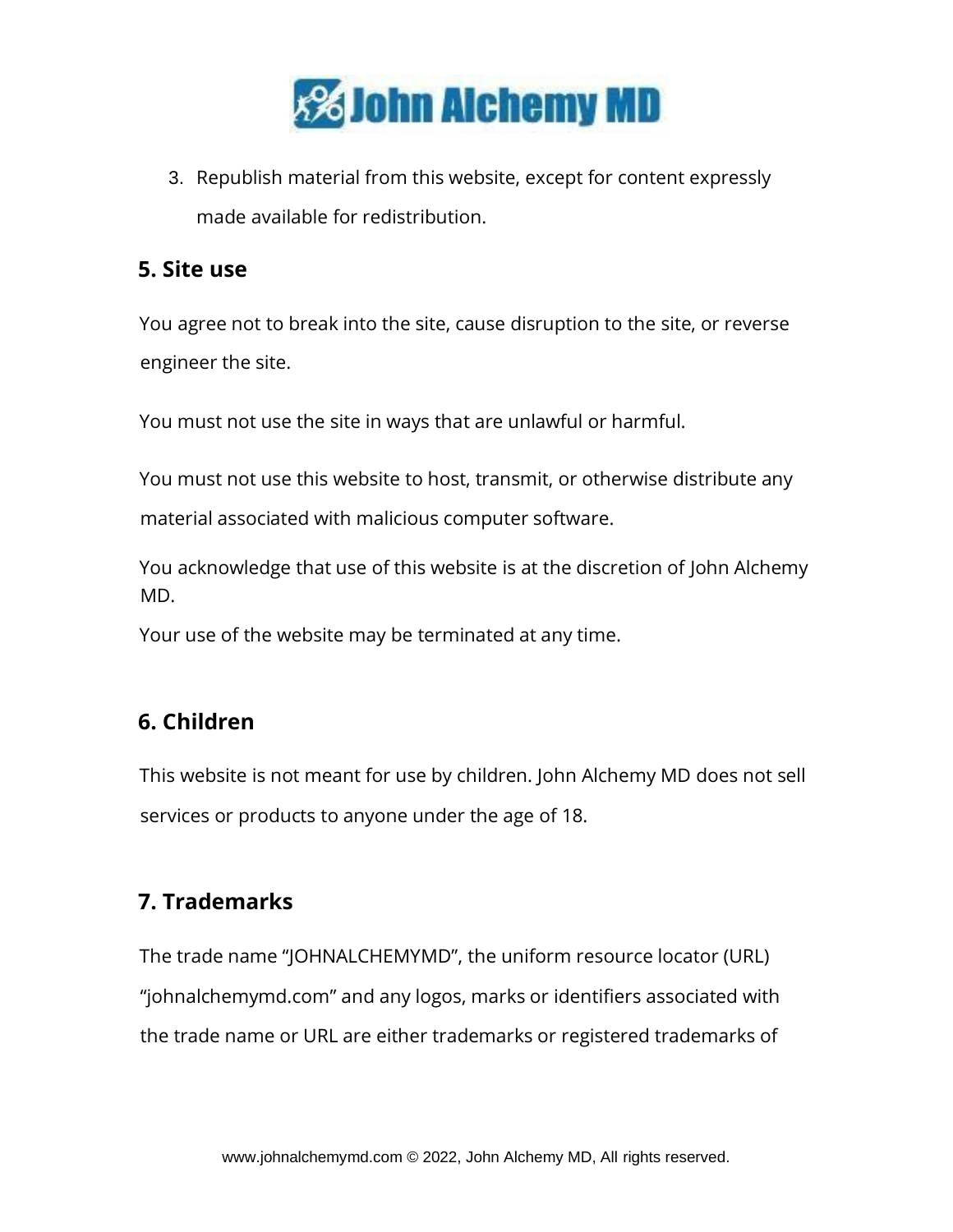

Alchemy Logic Systems Inc. The names of other products and companies referenced on this website may be trademarks of their respective owners.

# **8. Legal Compliance**

You agree to obey all laws relevant to your use of the website. You agree that any information you provide to the website is accurate and true, according to your best knowledge.

## **9. Indemnification**

You agree to indemnify, defend and hold John Alchemy MD and our owners, partners, employees, contractors, and affiliates, harmless from any liability, loss, claim and expense, including reasonable attorney's fees, related to your violation of this Agreement or use of the Site

## **10. Disclaimer**

THE INFORMATION ON THIS SITE IS PROVIDED ON AN "AS IS," "AS AVAILABLE" BASIS. YOU AGREE THAT USE OF THIS SITE IS AT YOUR SOLE RISK. JOHN ALCHEMY MD DISCLAIMS ALL WARRANTIES OF ANY KIND, INCLUDING BUT NOT LIMITED TO ANY EXPRESS WARRANTIES, STATUTORY WARRANTIES, AND ANY IMPLIED WARRANTIES OF: MERCHANTABILITY, FITNESS FOR A PARTICULAR PURPOSE, AND NON-INFRINGEMENT. TO THE EXTENT YOUR JURISDICTION DOES NOT ALLOW LIMITATIONS ON WARRANTIES, THIS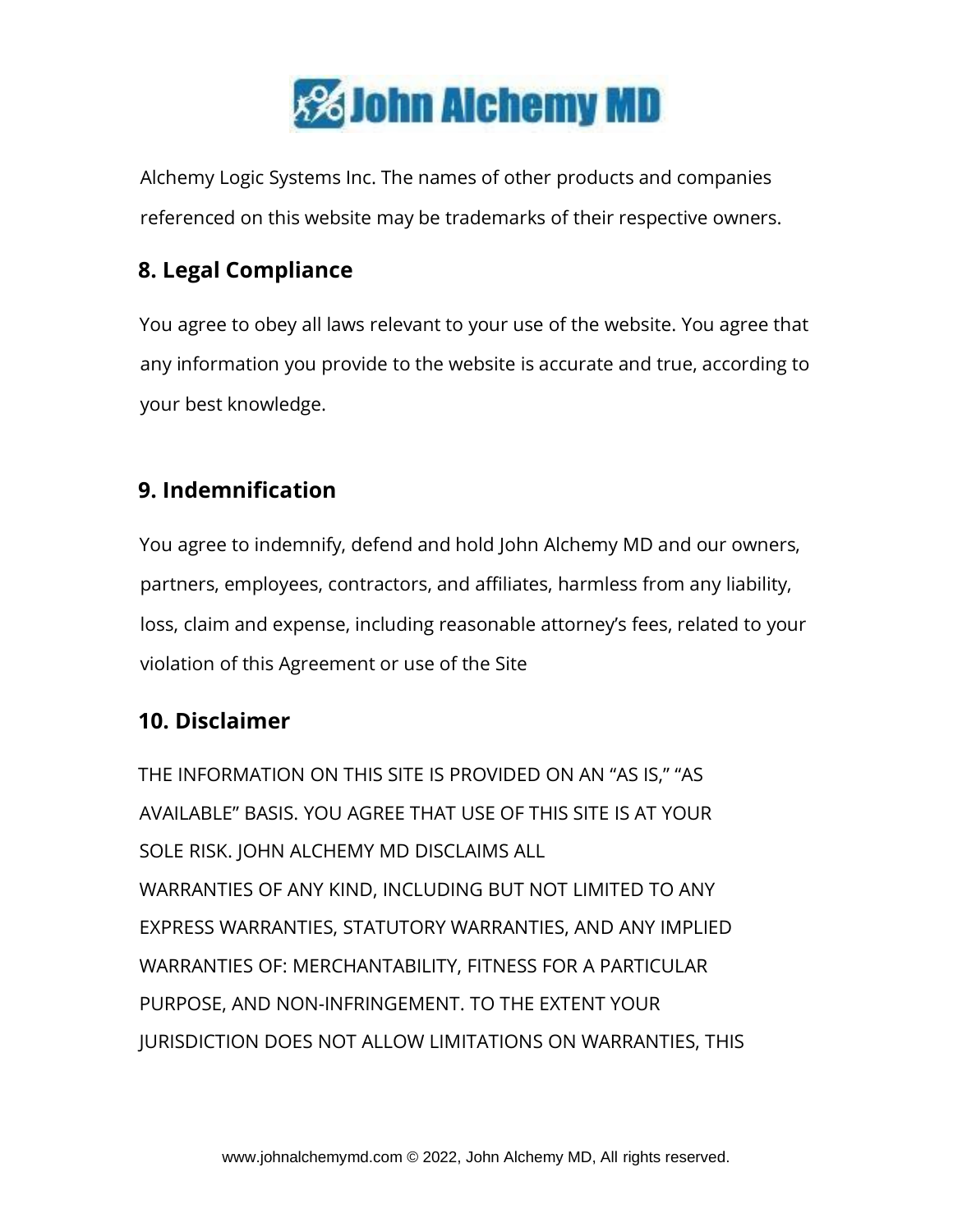

LIMITATION MAY NOT APPLY TO YOU. YOUR SOLE AND EXCLUSIVE REMEDY RELATING TO YOUR USE OF THE SITE SHALL BE TO DISCONTINUE USING THE SITE.

# **11. Limitation of Liability**

UNDER NO CIRCUMSTANCES WILL JOHN ALCHEMY MD BE LIABLE OR RESPONSIBLE FOR ANY DIRECT, INDIRECT, INCIDENTAL, CONSEQUENTIAL (INCLUDING DAMAGES FROM LOSS OF BUSINESS, LOST PROFITS, LITIGATION, OR THE LIKE), SPECIAL, EXEMPLARY, PUNITIVE, OR OTHER DAMAGES, UNDER ANY LEGAL THEORY, ARISING OUT OF OR IN ANY WAY RELATING TO THE SITE, YOUR SITE USE, OR THE CONTENT, EVEN IF ADVISED OF THE POSSIBILITY OF SUCH DAMAGES. YOUR SOLE REMEDY FOR DISSATISFACTION WITH THE SITE AND/OR CONTENT IS TO CEASE ALL OF YOUR SITE USE.

You may have additional rights under certain laws (including consumer laws), which do not allow the exclusion of implied warranties, or the exclusion or limitation of certain damages. If these laws apply to you, the exclusions or limitations in this Agreement that directly conflict with such laws may not apply to you.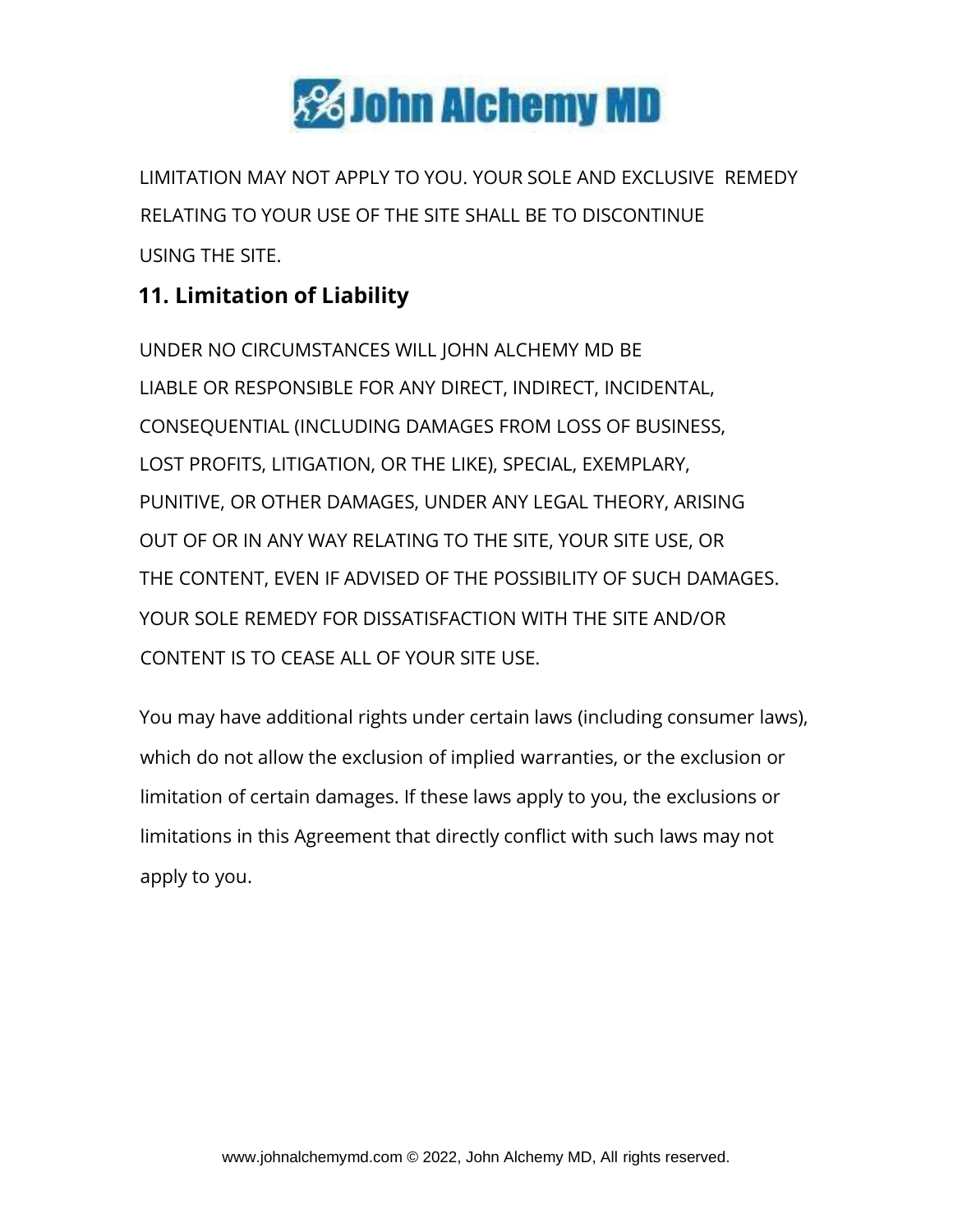

#### **12. Use of Information**

John Alchemy MD reserves the right, and you authorize us, to use and assign all information regarding site uses by you and all information provided by you in any manner consistent with our Privacy Policy.

# **13. Copyrights and Copyright Agent**

If you believe your work has been copied in a way that constitutes copyright infringement, please provide us with a notice containing all of the following information. For our contact information, please refer to the Contact section of this document or our website.

- (a) An electronic or physical signature of the person authorized to act on behalf of the owner of the copyright interest;
- (b) A description of the copyrighted work that you claim has been infringed;
- (c) A description of where the material that you claim is infringing is located on the Site;
- (d) Your address, telephone number, and e-mail address;
- (e) A statement by you that you have a good faith belief that the disputed use is not authorized by the copyright owner, its agent, or the law; and
- (f) A statement by you, made under penalty of perjury, that the above information in your notice is accurate and that you are the copyright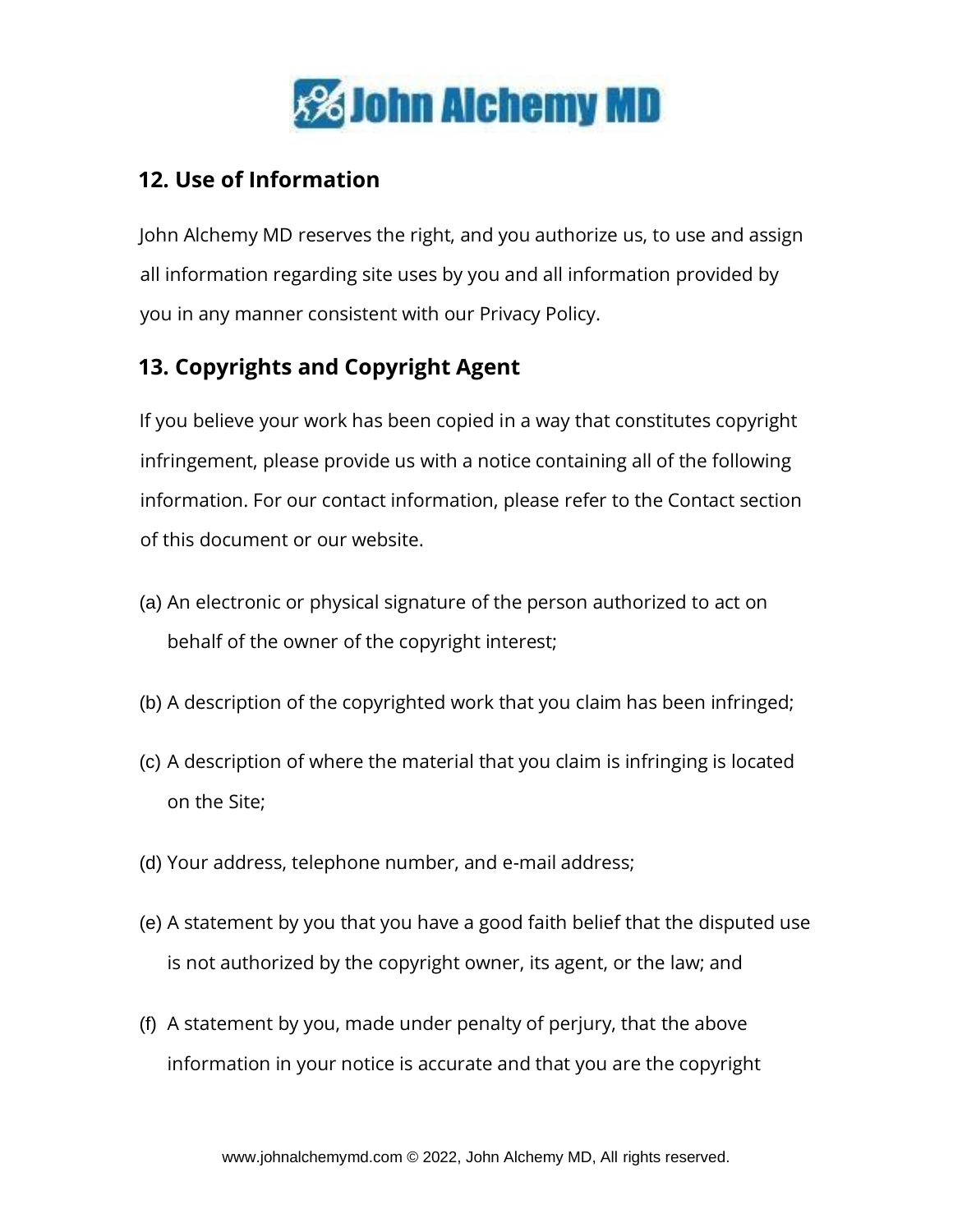

owner or authorized to act on the copyright owner's behalf.

#### **14. Applicable Law**

You agree that the laws of the state of California, without regard to conflicts of laws provisions will govern these Terms and Condition of Use and any dispute that may arise between you and JOHN ALCHEMY MD, its

owners or its affiliates.

#### **15. Severability**

If any provision of this Agreement shall be adjudged by any court of competent jurisdiction to be unenforceable or invalid, then that provision shall be limited or eliminated to the minimum extent necessary so that this Agreement will otherwise remain in full force and effect.

#### **16. Termination**

. may terminate this Agreement at any time, with or without notice, for any reason.

#### **17. Contact Information**

HOW TO CONTACT US:

By Mail: 2360 Mendocino Ave Santa Rosa, California 95403-3153 USA